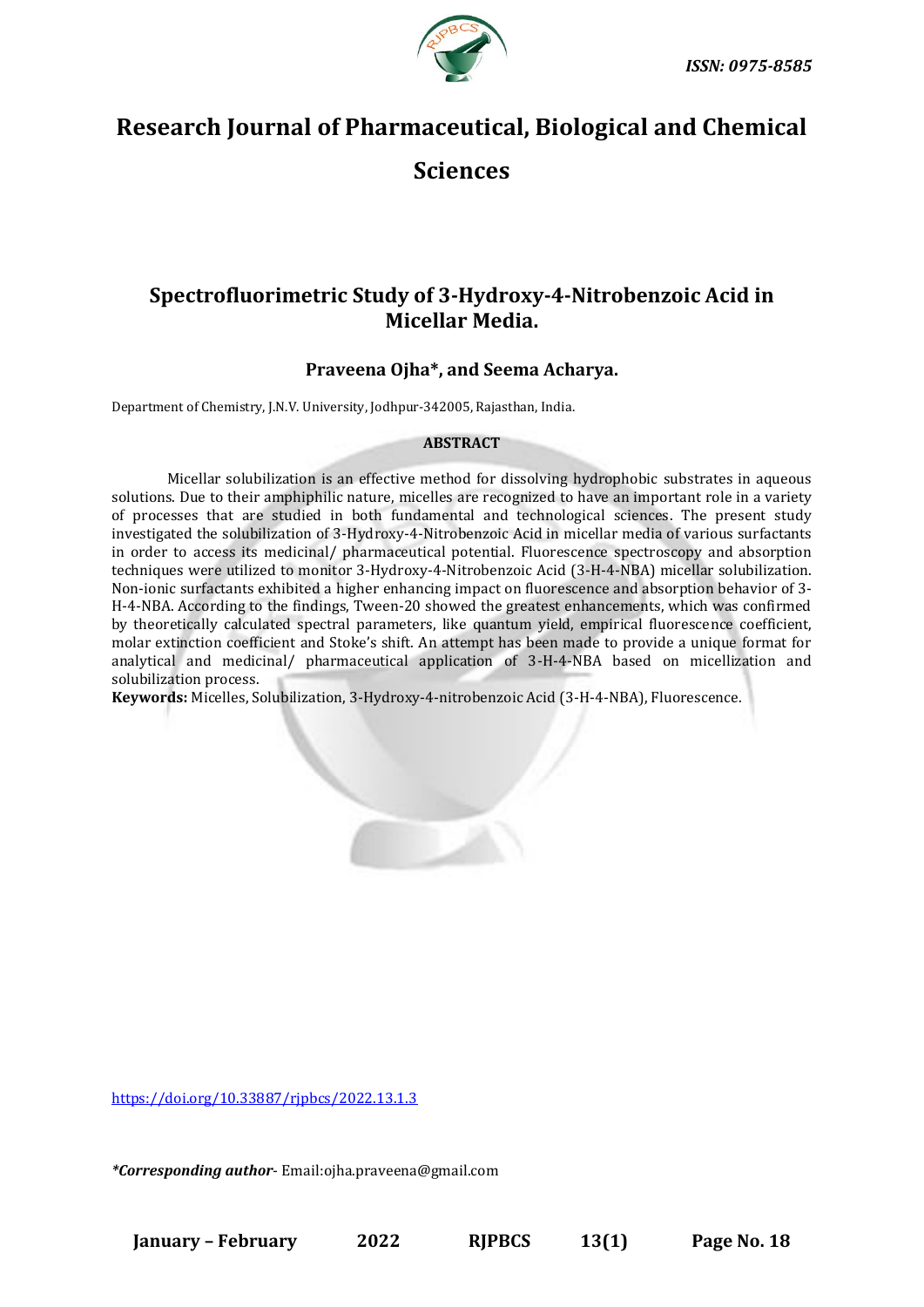

#### **INTRODUCTION**

Surfactants have a wide range of applications, including detergency, as an emulsifying agent, drugs, farming, improved petroleum recovery, and so on, due to their strong interfacial properties [1-4]. Polymer surfactant systems have recently received a lot of attention [5]. Surfactants potential to form colloidal-sized clusters in solutions, known as micelles, is one of their most significant properties in pharmacology since it allows them to improve the solubility of sparingly soluble drugs in water (6). From this point of view on comparing with the other options such as soluble polymers and liposomes, the use of micelles as drug carriers has several benefits. According to spectroscopic studies, different solubilized compounds are detected in different regions of micelles [7-8]. The fluorescence spectroscopy technique is useful for studying the interactions between micelles and molecules. Micelles can develop spontaneously under specific conditions and are more thermodynamically stable when it comes to dissociation and aggregation [9]. 3-Hydroxy-4-nitrobenzoic acid inhibits Ras proteins, making it a promising option for cancer treatment [10]. 3-H-4-NBA is a fluorescence aromatic compound and used as pharmaceutical intermediate. Therefore, the present fluorescence study of micellar solubilization of 3-H-4-NBA and their role in pharmacy is of paramount importance, particularly within context of their proficiency of solubilizing the hydrophobic drugs in biomimetic systems like micelles. The solubilization phenomenon has also been confirmed by absorption spectral studies. Spectral parameters, like quantum yield, molar extinction coefficient, empirical fluorescence coefficient  $(k_f)$ , and Stoke's shift have been theoretically

calculated which are found to be in good agreement with the experimental observations. This proves the validity of the investigation made. The present study revealed the solubilization capabilities of conventional surfactant solutions towards (3-H-4-NBA) solute, hence the process of micellization followed by solubilization of the solute would catalyse their pharmaceutical activities which may serve better results for fast drug delivery system.

#### **MATERIALS AND METHODS**

3-H-4-NBA was a sigma sample in terms of purity. The following surfactants were employed: (A) Nonionic surfactants (i) TX-100: Polyoxyethylene Tert–octyl Phenol (ii) Tween-20: Polyoxyethylene Sorbitain Monolaurate (iii) Tween-80: Polyoxyethylene Sorbitain Monooleate (B) Anionic surfactants (i) DBSS: Dodecylbenzene Sodium Sulphonate (ii) DSSS: Dioctyl Sodium Sulphosuccinate (iii) SLS: Sodium Lauryl Sulphate (C) Cationic surfactants (i) CPC: Cetylpyridinium Chloride (ii) CTAB: Cetyltrimethyl Ammonium Bromide (iii) MTAB: Myristyltrimethyl Ammonium Bromide. BDH (UK) or Sigma (USA) products were used for all of the surfactants.

All the experiments were made at room temperature ( $23-25\degree$ C). A stock solution of 3-H-4-NBA in methanol solvent was taken. For both the fluorescence and absorption studies the concentration was maintained at 5x10-4 M and 4x10-4 M respectively. During the entire process, the concentration of 3-H-4- NBA was kept constant. The fluorescence spectrum was recorded on a synchronized Perkin-Elmer model 056 strip chart recorder, and the absorption spectra were recorded on a Systronics UV-VIS Spectrophotometer. The purity of surfactants was determined by using the drop weight technique to calculate their critical micelle concentration (CMC) value using surface tension measurement. The total fluorescence quantum efficiency values of 3-H-4-NBA were determined in comparison to anthracene solution, which was employed as a reference. Under the identical conditions, the entire range of emission was used to record the fluorescence spectrum for the reference and sample.

#### **RESULTS AND DISCUSSION**

A methanolic solution of 3-H-4-NBA showed the excitation maxima at 315 nm, whereas the emission spectrum showed a peak at 445 nm. Nonionic surfactants had the greatest influence on compound solubilization of the three types. All nonionic surfactants increased the fluorescence intensity of 3-H-4-NBA, with Tween-20 having the highest rate of enhancement in fluorescence intensity of all nonionic surfactants (Fig.1). On addition of anionic surfactants, DBSS and SLS, the fluorescence intensity initially remained constant and then decreased at higher concentration of surfactants with a hypsochromic shift of 25 nm and 5 nm respectively. While DSSS showed no marked change in fluorescence intensity. Each cationic surfactants reduced fluorescence intensity while leaving the peak location unchanged. Table-1 shows the fluorescence intensity maxima and minima for 3-H-4-NBA, with or without the interaction of all the above mentioned surfactants.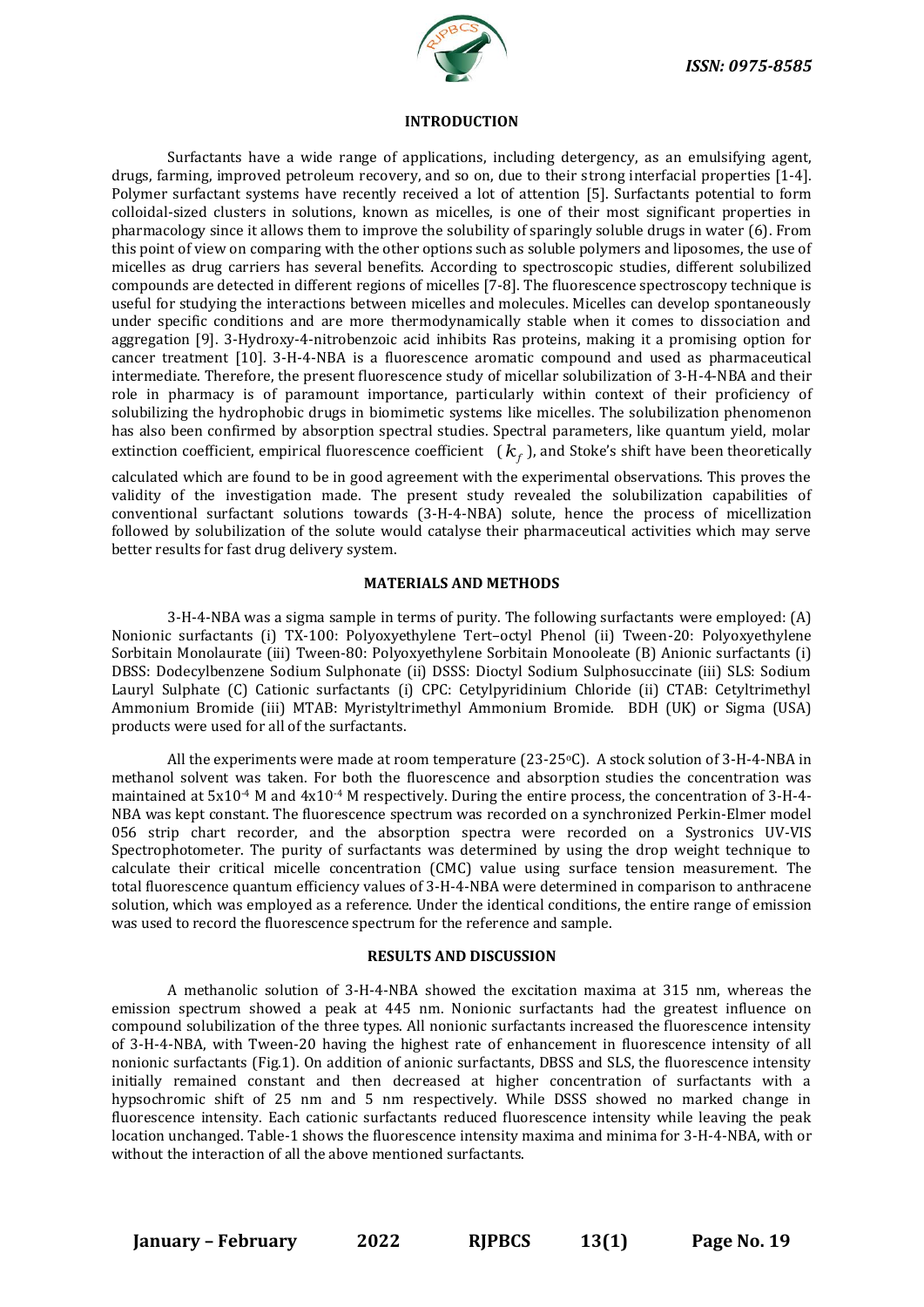



**Figure 1**



|  | $\lambda_{ex}$ = 315 nm; $\lambda_{em}$ = 445 nm; P.M. Gain= 3; Sensitivity Range= 3 |
|--|--------------------------------------------------------------------------------------|
|  |                                                                                      |
|  |                                                                                      |
|  |                                                                                      |

| S.<br>No. | Name of<br>Surfactant | Relative fluorescence<br>intensity in absence<br>of surfactant | Concentration of<br>surfactant used<br>(mM) | Relative fluorescence<br>intensity at maximum<br>concentration of<br>surfactant | $\lambda_{em}$<br>(nm) |
|-----------|-----------------------|----------------------------------------------------------------|---------------------------------------------|---------------------------------------------------------------------------------|------------------------|
| 1.        | TX-100                | 13                                                             | 7.0                                         | 16                                                                              | 445                    |
| 2.        | Tween-20              | 13                                                             | 7.0                                         | 26                                                                              | 445                    |
| 3.        | Tween-80              | 13                                                             | 7.0                                         | 22                                                                              | 445                    |
| 4.        | <b>DBSS</b>           | 13                                                             | 7.0                                         | 9                                                                               | 420                    |
| 5.        | <b>DSSS</b>           | 13                                                             | 7.0                                         | 11                                                                              | 440                    |
| 6.        | <b>SLS</b>            | 13                                                             | 7.0                                         | 33                                                                              | 410                    |
| 7.        | <b>CPC</b>            | 13                                                             | 1.5                                         | 0                                                                               | 445                    |
| 8.        | <b>CTAB</b>           | 13                                                             | 3.0                                         | 2                                                                               | 445                    |
| 9.        | <b>MTAB</b>           | 13                                                             | 3.0                                         | 2                                                                               | 445                    |

The absorption spectra exhibited a peak at 275nm. A constant increase in absorbance was observed when any of the nonionic surfactants were added, with no shift in peak location. On addition of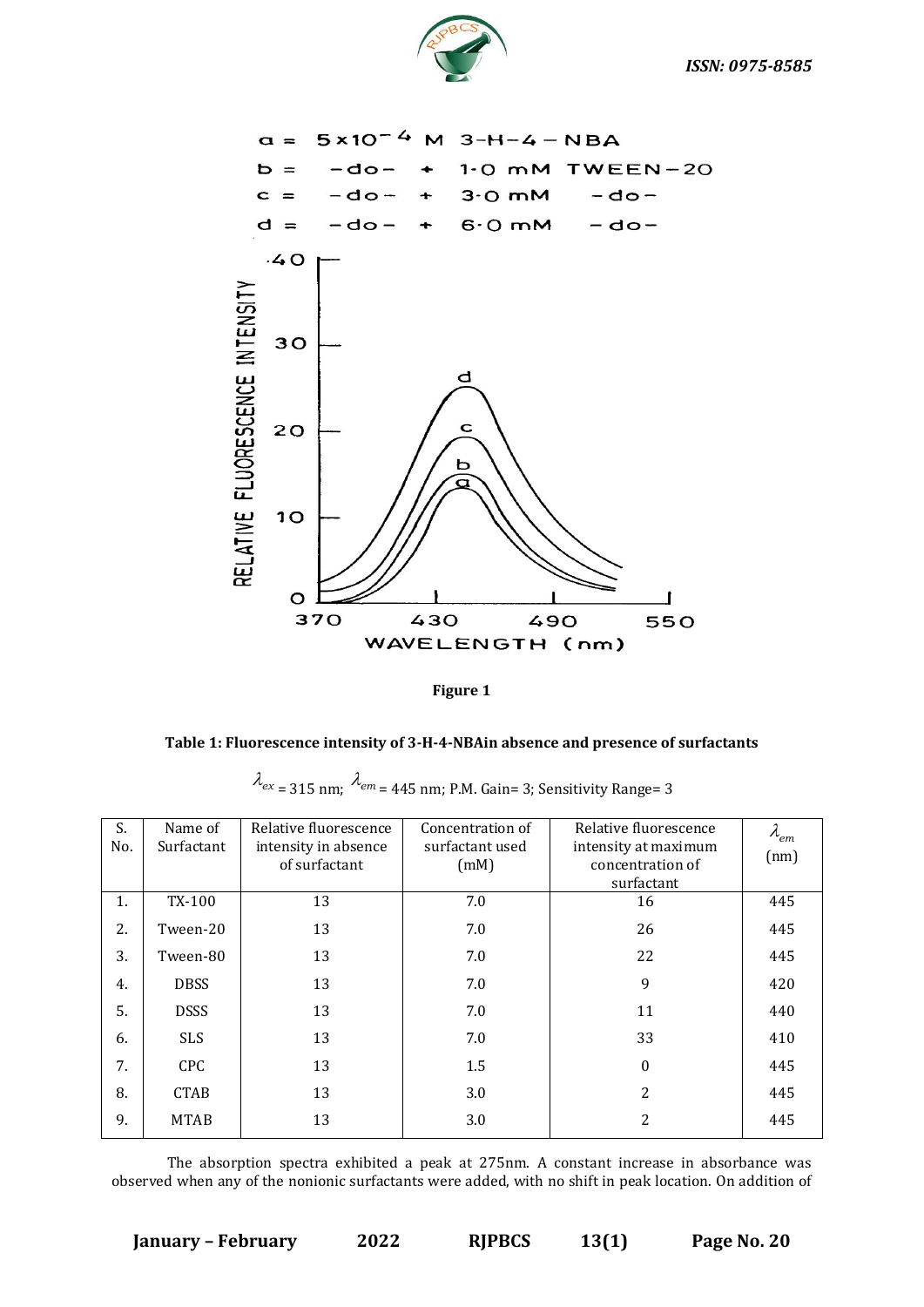

anionic surfactants, absorbance initially decreased and then increased at their higher concentrations. DBSS and SLS showed hypsochromic shift of 10 nm in  $\lambda_{\text{max}}$ . For cationic surfactant, CPC absorbance spectra enhanced with 10 nm hypsochromic shift in λmax, while CTAB and MTAB initially increased and then decreased the absorbance with a hypsochromic shift of 5 nm. Molar extinction coefficient ( $logE$ ) calculations showed an enhancement in log& values with the increase in nonionic surfactants concentration. For anionic surfactants log& values initially decreased, then increased at their higher concentrations. For cationic surfactants, CTAB and MTAB, initially logƐ values increased but at their higher concentration it decreased, while CPC increased the log& values continuously. For nonionic surfactants added 3-H-4-NBA solution, quantum yield  $(\phi_f)$  values increased on increasing the concentration. For all ionic surfactants a decrease in  $\phi_f$  values was observed except for DSSS. The empirical fluorescence coefficient ( $k_f$ ) values showed parallelism with fluorescence intensity as well as with quantum yield  $(\phi_f)$  values. Table- 2 shows the spectral parameters (quantum yield values, empirical fluorescence coefficient values and molar extinction coefficient values) for Tween-20 added solution.

| S. No. | Concentration of Tween-20 used<br>(mM) | $\Lambda$ max<br>(nm) | $\log \epsilon$<br>$(dm3mol·1cm·1)$ | $\mu_{em}$ (nm) | $\Phi$ f |
|--------|----------------------------------------|-----------------------|-------------------------------------|-----------------|----------|
| ı.     | 0.00                                   | 275                   | 3.4599                              | 445             | 0.0465   |
| 2.     | $1.0\,$                                | 275                   | 3.4707                              | 445             | 0.0530   |
| 3.     | 3.0                                    | 275                   | 3.4882                              | 445             | 0.0690   |
| 4.     | 6.0                                    | 275                   | 3.4969                              | 445             | 0.0926   |

## **Table 2: Absorption maxima (λmax), fluorescence maxima (λ***em)***, molar extinction coefficient (log Ɛ)**  and quantum yield (  $\phi_{_f}$  ) of 3-H-4-NBA at different concentration of Tween-20 (mM)

The Stokes' shift for 3-H-4-NBA at room temperature decreased on its dilution. Table- 3 shows the calculated Stokes' shift data of 3-H-4-NBA. Non-ionic surfactants exhibited a larger enhancing effect on 3-H-4-NBA fluorescence and absorption behavior, according to the findings. Tween-20 showed the greatest enhancement, which was verified by absorbance, logE, and  $\,\phi_{\hskip1pt f}\,$  values.

| S. No. | Concentration of | $\lambda_{ex}$ (nm) | F.I.           | $\lambda_{em}$ (nm) | F.I. | P.M.           | Sensitivity | Stokes' Shift      |
|--------|------------------|---------------------|----------------|---------------------|------|----------------|-------------|--------------------|
|        | Compound         |                     |                |                     |      | Gain           | Range       | $\text{cm}^{-1}$ ) |
| 1.     | $1x10^{-2}$ M    | 315                 | 1              | 445                 | 1    | 4              | 3           | 9274               |
| 2.     | $7x10^{-3}$ M    | 315                 | 3              | 445                 | 1    | $\overline{4}$ | 3           | 9274               |
| 3.     | $5x10^{-3}$ M    | 315                 | $\overline{4}$ | 445                 | 2    | $\overline{4}$ | 3           | 9274               |
| 4.     | $3x10-3$ M       | 315                 | 1              | 445                 |      | 3              | 3           | 9274               |
| 5.     | $1x10^{-3}$ M    | 315                 | 10             | 445                 | 8    | 3              | 3           | 9274               |
| 6.     | $7x10-4$ M       | 315                 | 13             | 445                 | 11   | 3              | 3           | 9274               |
| 7.     | 5x10-4 M         | 315                 | 16             | 445                 | 13   | 3              | 3           | 9274               |
| 8.     | $3x10^{-4}$ M    | 315                 | 18             | 440                 | 15   | 3              | 3           | 9018               |
| 9.     | $1x10^{-4}$ M    | 315                 | 9              | 430                 | 8    | 3              | 3           | 8490               |

### **Table 3: Stokes' shift data of 3-H-4-NBA at room temperature**

Many properties of organic compounds alter significantly in micellar medium. The solubilizing effect of surfactant micelles can thus explain the following data. This process is most likely to be visible around a surfactant's critical micelle concentration (CMC). The greatest boost was shown in Tween-20, which can be ascribed to an increase in quantum efficiency. Because most of the other deactivation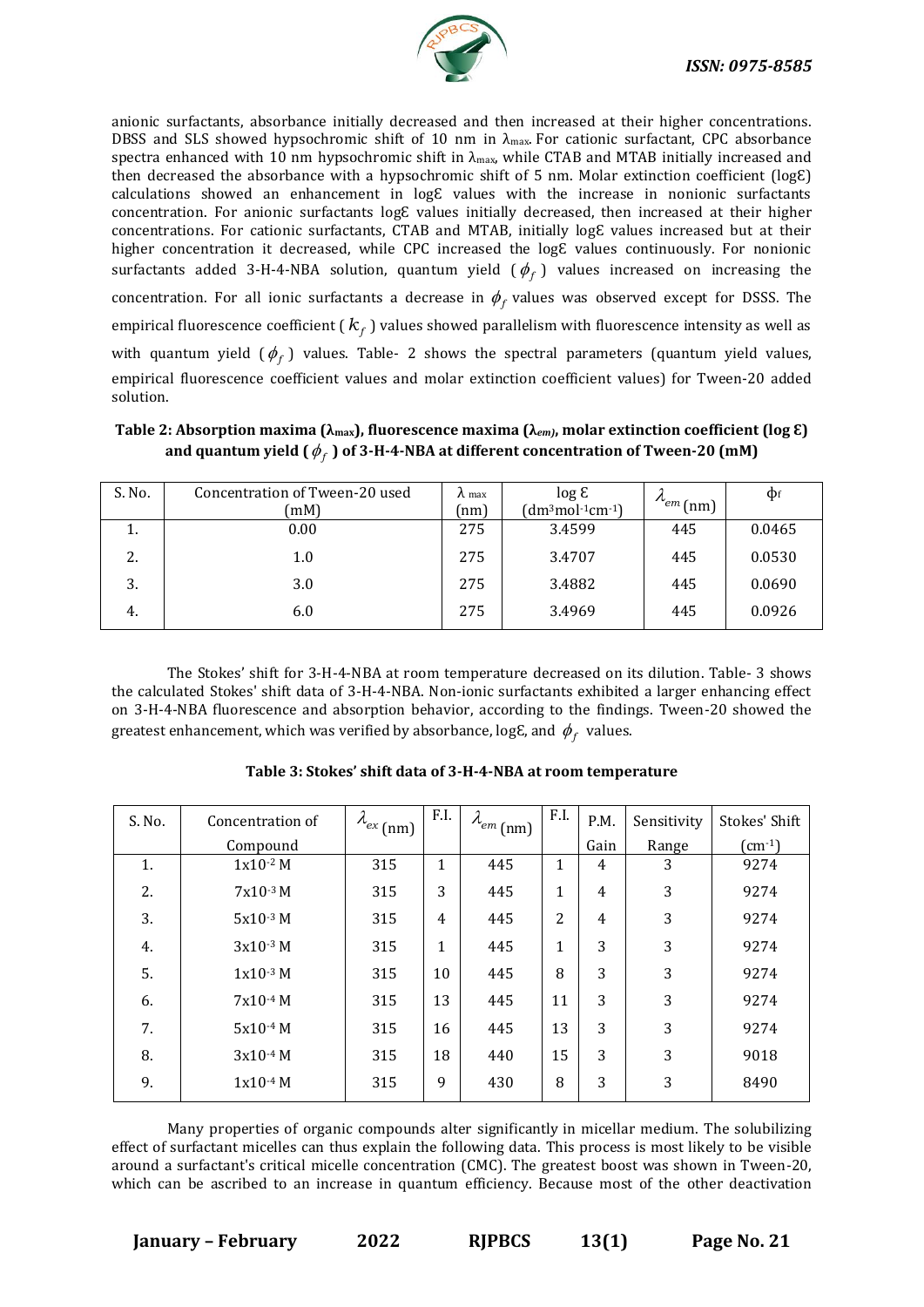

mechanisms that compete with fluorescence have a smaller influence in non-ionic nonpolar media, the quantum yield of fluorescence is larger [11]. According to the findings, incorporating the hydrophobic solubilizate 3-H-4-NBA molecule into the nonpolar environment of Tween-20 micelle interior may be desirable. The hydrophobic character of Tweens increases with the Tween number. The order of hydrophobicity of Tween-20 is due to the nonpolar component laurate [12]. On addition of anionic surfactants, an initial constant value of emission intensity is assumed to be due to anionic nature of the compound and presence of electron withdrawing nitro- group, which decreases electron density on the benzene ring, thus there should not be any interaction with the anionic surfactants. While, the later decrease may be due to hydrophobe dilution by the increasing surfactant concentration [13]. The quenching in fluorescence intensity of 3-H-4-NBA occurred in cationic micellar media may be attributed to the electrostatic preferential interaction between the  $\pi$ -electrons of the solubilizate molecule and cationic head group of the surfactant which may lead to changes in the configuration of the 3-H-4NBA molecule, leading to a loss of co- planarity and a reduction in fluorescence intensity. These interactions occur in excited state of the fluorophore. Due to the presence of nucleophilic pyridine ring in the structure of CPC molecule which makes it act as quencher via a hydrogen bond between the proton donor and acceptor. This will cause the excited state's  $\pi$ - electrons to delocalize, resulting in fluorescence depletion [14]. According to Shizuka et al., the increase in fluorescence peak value and  $\phi_f$  values in ionic micellar

media of different surfactants strongly implies that most of the non-radiative process occur at a lower intensity in micellar systems than in water, which might be due to a decrease in the rate of intersystem crossing [15]. Absorption is less sensitive to its environment than fluorescence, hence introducing surfactants has a lower impact on absorption spectra than fluorescence spectra. The actual gap in solute's solvation energy in the ground state versus the excitation state causes hypsochromic shift in  $\lambda_{\text{max}}$  in micellar medium. This is explained by considering the spectra in terms of "energy levels". When the so called ground state is more polar than the excited state, a hydrophobic environment stabilizes the excited state more than the ground state. So overall there is increase in the energy gap between excited and ground state. More energy means high frequency (E= hν) and thus lower wavelength ( $λ = c/v$ ) thus resulting in hypsochromic (blue) shift. This is the theoretical background behind this (hypsochromic shift) phenomenon. General it is often seen that more hydrophobic environment means hypsochromic (blue) shift.

In very dilute solutions of 3-H-4-NBA, the decreasing trend in Stokes' shift values may be explained by water-water hydrogen bonding interactions, which lowers the overall hydrogen donation to the solute [16].

#### **CONCLUSION**

After analyzing and comparing the data for 3-H-4-NBA, it was discovered that all of the theoretically derived spectral parameters agree well with the experimental results. This proves the validity of the investigations made. As a result, the current fundamental work can be applied to a better understanding of the assimilation of several critically important medications in the human body by phospholipids, which operate as micelles in physiological fluids. Micellization followed by solubilization of the 3-H-4-NBA substrate would accelerate drug delivery process with the possibility of increasing water solubility of poorly soluble drugs, improving bioavailabity, reducing toxicity and other effects, enhancing permeability across the physiological barrier and substantial change in drug distribution. Micellar solubilization is widely used in biochemical and medicinal research.

#### **ACKNOWLEDGEMENT**

The authors are thankful to Head of the Department of Chemistry, J.N. Vyas University, Jodhpur for providing necessary research facilities.

#### **REFERENCES**

- [1] Svens B and Rosenholm B. J. Colloid. Interfac. Sci*.* 1975; 44: 495.
- [2] Cooke DJ, Dong CC, Lu JR, Thomas RK, Simister EA and Penfold J. J. Phys. Chem. 1998; 1026.<br>[3] Yadav OP, Jamwal P and Jain DVS. Int. J. Chem. 2005; 44a: 295.
- [3] Yadav OP, Jamwal P and Jain DVS. Int. J. Chem*.* 2005; 44a: 295.
- [4] Lee J and Moral Y. Langumuir. 2004; 20: 4376.
- [5] Pearfold J, Taylor DJF, Thomas RK, Tucker I and Thomas LJ. Langmuir. 2003; 19: 7740.
- [6] Mall S, Buckton G, Rawlins DA. J Pharm Sci. 1996; 85(1):75-78.

| <b>January - February</b> | 2022 | <b>RIPBCS</b> | 13(1) | Page No. 22 |
|---------------------------|------|---------------|-------|-------------|
|                           |      |               |       |             |